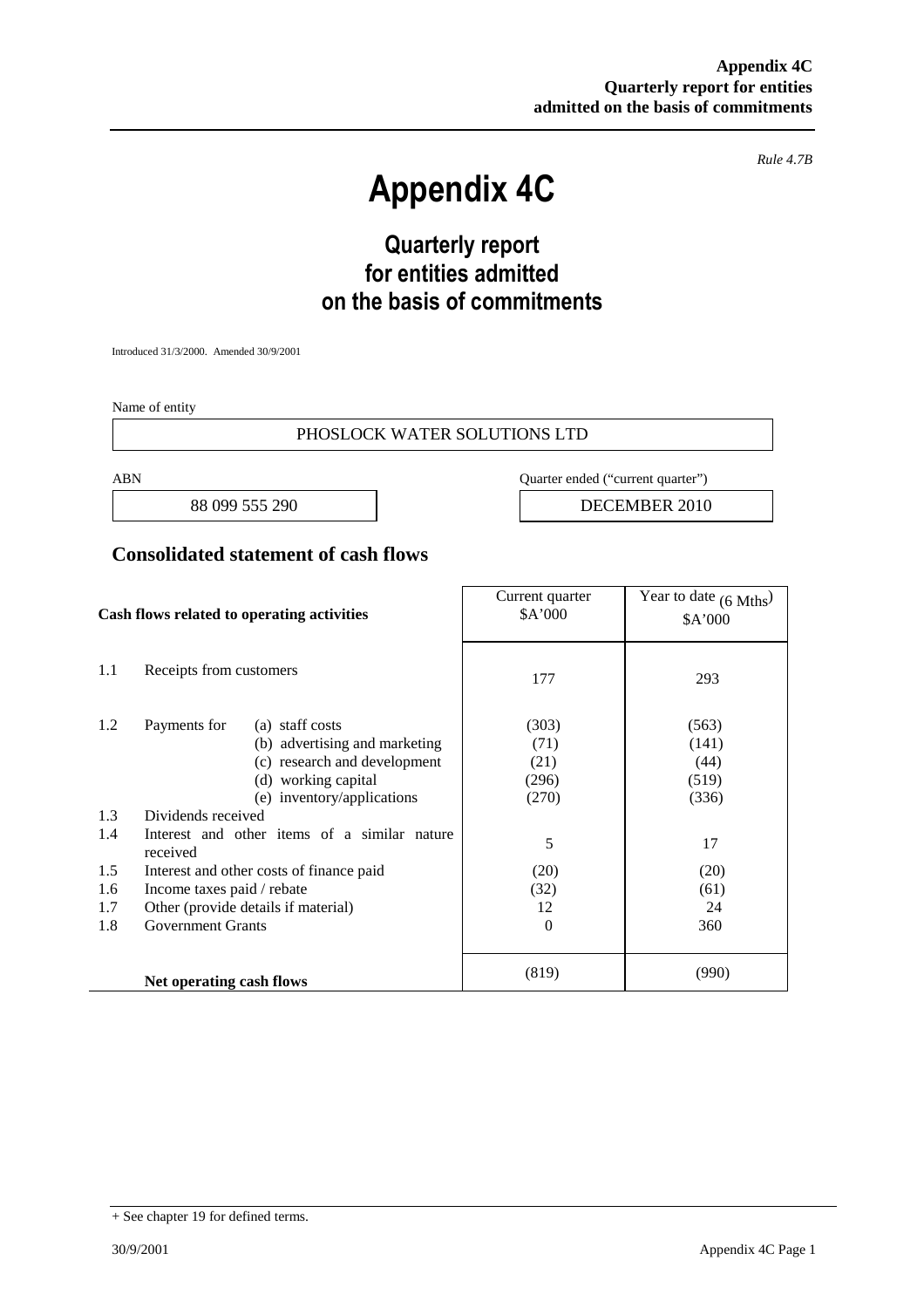|                      |                                                                                                                                                                                                                                | Current quarter<br>\$A'000 | Year to date (6 Mths)<br>\$A'000 |
|----------------------|--------------------------------------------------------------------------------------------------------------------------------------------------------------------------------------------------------------------------------|----------------------------|----------------------------------|
| 1.8                  | Net operating cash flows (carried forward)                                                                                                                                                                                     | (819)                      | (990)                            |
| 1.9                  | Cash flows related to investing activities<br>Payment for acquisition of:<br>(a) businesses (item 5)<br>(b) equity investments<br>(c) intellectual property<br>(d) physical non-current assets<br>(e) other non-current assets | (30)<br>(19)               | (33)<br>(21)                     |
| 1.10                 | Proceeds from disposal of:<br>(a) businesses (item 5)<br>(b) equity investments<br>(c) intellectual property<br>(d) physical non-current assets<br>(e) other non-current assets                                                | $\mathbf{1}$               | 28                               |
| 1.11<br>1.12<br>1.13 | Loans to other entities<br>Loans repaid by other entities<br>Other (provide details if material)                                                                                                                               |                            |                                  |
|                      | Net investing cash flows                                                                                                                                                                                                       | (48)                       | (26)                             |
| 1.14                 | Total operating and investing cash flows                                                                                                                                                                                       | (867)                      | (1,016)                          |
|                      | Cash flows related to financing activities                                                                                                                                                                                     |                            |                                  |
| 1.15<br>1.16         | Proceeds from issues of shares, options, etc.<br>Proceeds from sale of forfeited shares                                                                                                                                        | 52                         | 1,188                            |
| 1.17<br>1.18<br>1.19 | Proceeds from borrowings<br>Repayment of borrowings<br>Dividends paid                                                                                                                                                          | 24                         | 24                               |
| 1.20                 | Other - Capital raising costs                                                                                                                                                                                                  |                            | (8)                              |
|                      | Net financing cash flows                                                                                                                                                                                                       | 76                         | 1,204                            |
|                      | Net increase (decrease) in cash held                                                                                                                                                                                           | (791)                      | 188                              |
| 1.21                 | Cash at beginning of quarter/year to date                                                                                                                                                                                      | 1,431                      | 463                              |
| 1.22<br>1.23         | Exchange rate adjustments<br>Cash at end of quarter                                                                                                                                                                            | (6)<br>634                 | (17)<br>634                      |
|                      |                                                                                                                                                                                                                                |                            |                                  |

<sup>+</sup> See chapter 19 for defined terms.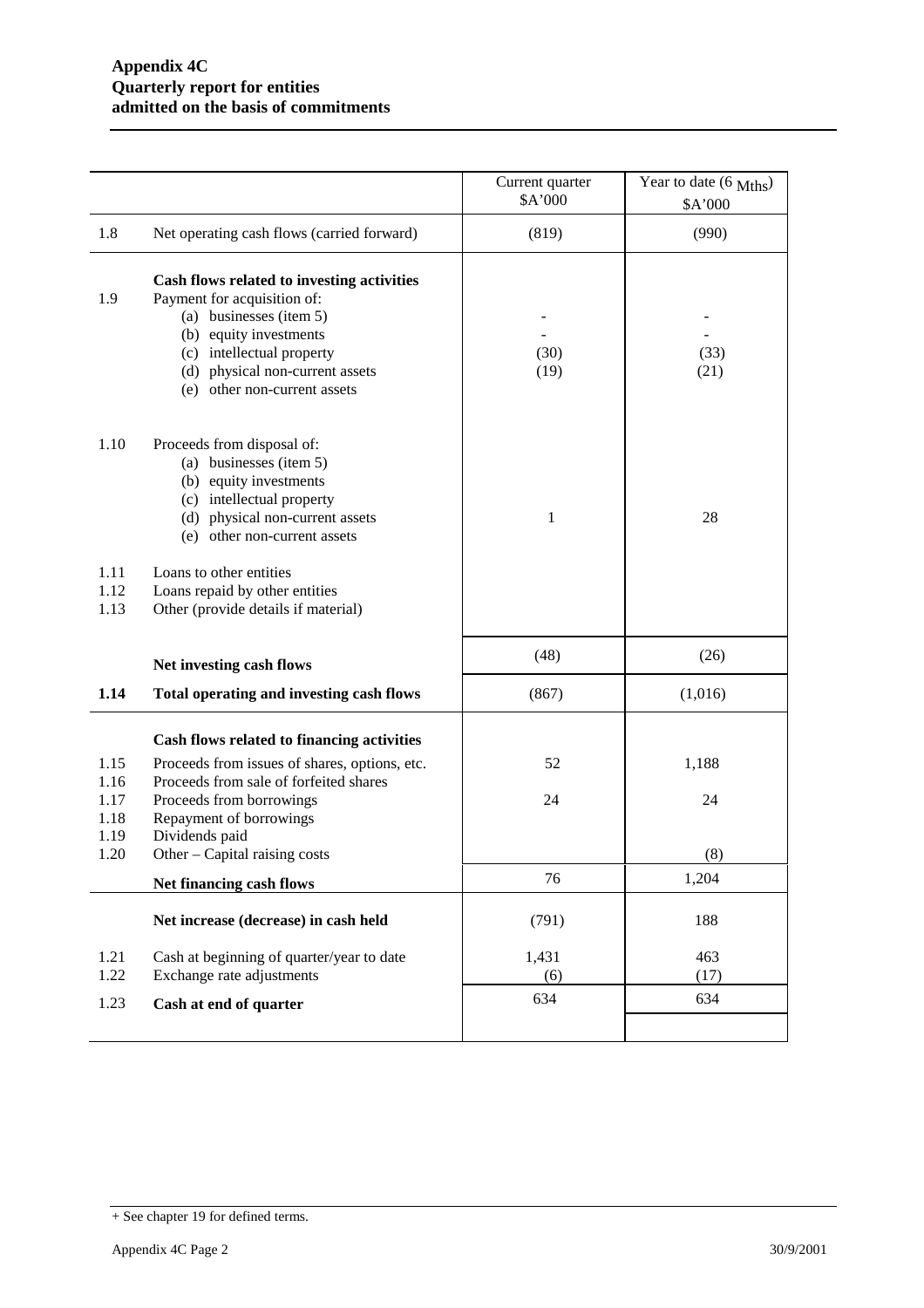## **Payments to directors of the entity and associates of the directors Payments to related entities of the entity and associates of the related entities**

|      |                                                                  | Current quarter<br>\$A'000 |
|------|------------------------------------------------------------------|----------------------------|
| 1.24 | Aggregate amount of payments to the parties included in item 1.2 | 97                         |
| 1.25 | Aggregate amount of loans to the parties included in item 1.11   | -                          |
|      |                                                                  |                            |

1.26 Explanation necessary for an understanding of the transactions During the period \$52,250 was paid as Executive Director salaries and \$45,000 paid as Non-Executive Directors fees.

### **Non-cash financing and investing activities**

- 2.1 Details of financing and investing transactions which have had a material effect on consolidated assets and liabilities but did not involve cash flows
- 2.2 Details of outlays made by other entities to establish or increase their share in businesses in which the reporting entity has an interest

### **Financing facilities available**

*Add notes as necessary for an understanding of the position. (See AASB 1026 paragraph 12.2).*

|     |                             | Amount available<br>\$A'000 | Amount used<br>\$A'000 |
|-----|-----------------------------|-----------------------------|------------------------|
| 3.1 | Loan facilities             | -                           | -                      |
| 39  | Credit standby arrangements |                             | -                      |

<sup>+</sup> See chapter 19 for defined terms.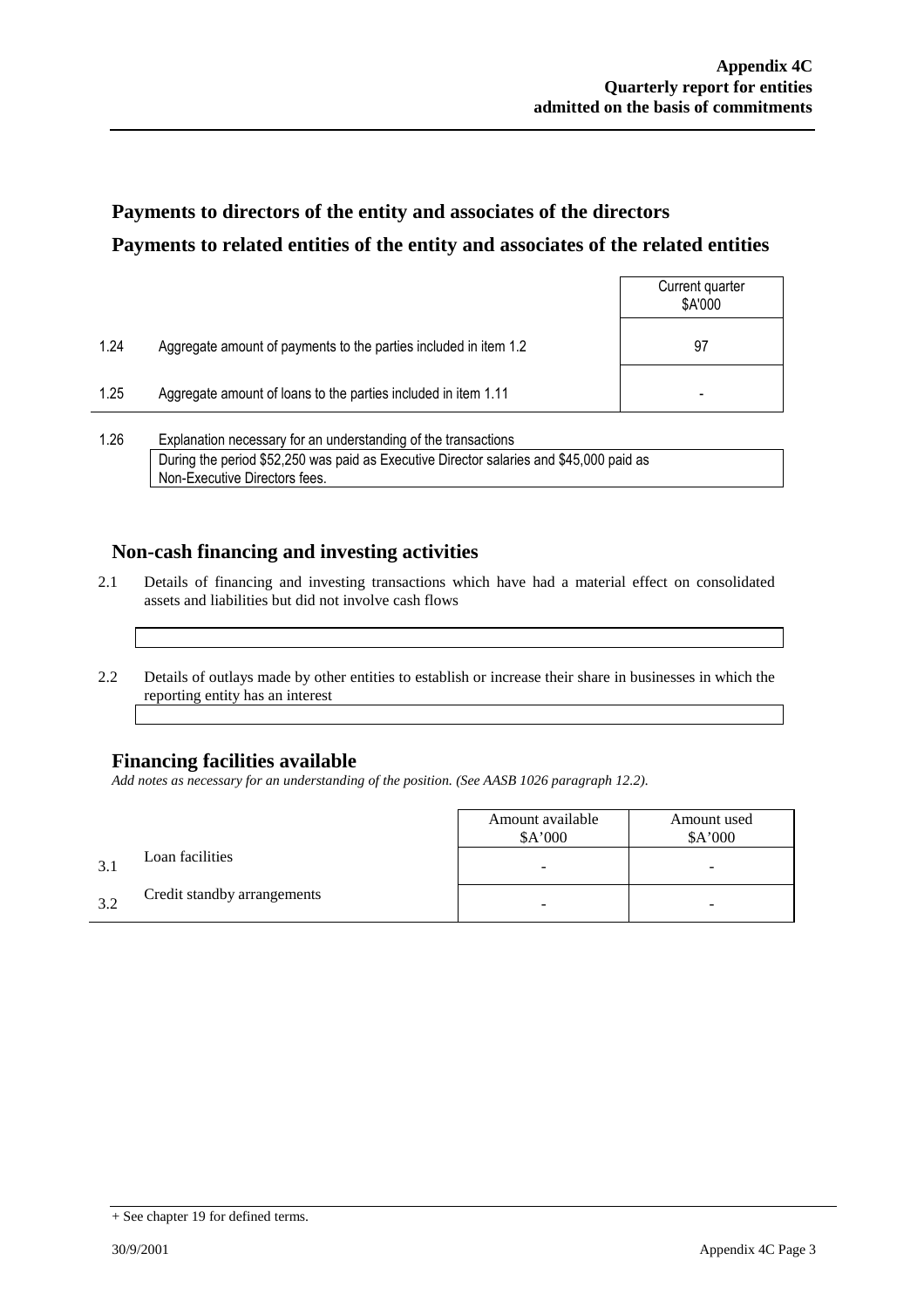### **Reconciliation of cash**

| Reconciliation of cash at the end of the quarter (as<br>shown in the consolidated statement of cash flows) to<br>the related items in the accounts is as follows. |                                                  | Current quarter<br>\$A'000 | Previous quarter<br>\$A'000 |
|-------------------------------------------------------------------------------------------------------------------------------------------------------------------|--------------------------------------------------|----------------------------|-----------------------------|
| 4.1                                                                                                                                                               | Cash on hand and at bank                         | 297                        | 185                         |
| 4.2                                                                                                                                                               | Deposits at call                                 | 280                        | 1,156                       |
| 4.3                                                                                                                                                               | Bank overdraft                                   |                            |                             |
| 4.4                                                                                                                                                               | Other $-$ Term deposit                           | 57                         | 90                          |
|                                                                                                                                                                   | <b>Total: cash at end of quarter</b> (item 1.23) | 634                        | 1,431                       |

Acquisitions and disposals of business entities

|     |                                              | Acquisitions<br>$(Item\ 1.9(a))$ | Disposals<br>$(Item\ 1.10(a))$ |
|-----|----------------------------------------------|----------------------------------|--------------------------------|
| 5.1 | Name of entity                               |                                  |                                |
| 5.2 | Place of incorporation<br>or registration    |                                  |                                |
| 5.3 | Consideration for<br>acquisition or disposal |                                  |                                |
| 5.4 | Total net assets                             |                                  |                                |
| 5.5 | Nature of business                           |                                  |                                |
|     |                                              |                                  |                                |

<sup>+</sup> See chapter 19 for defined terms.